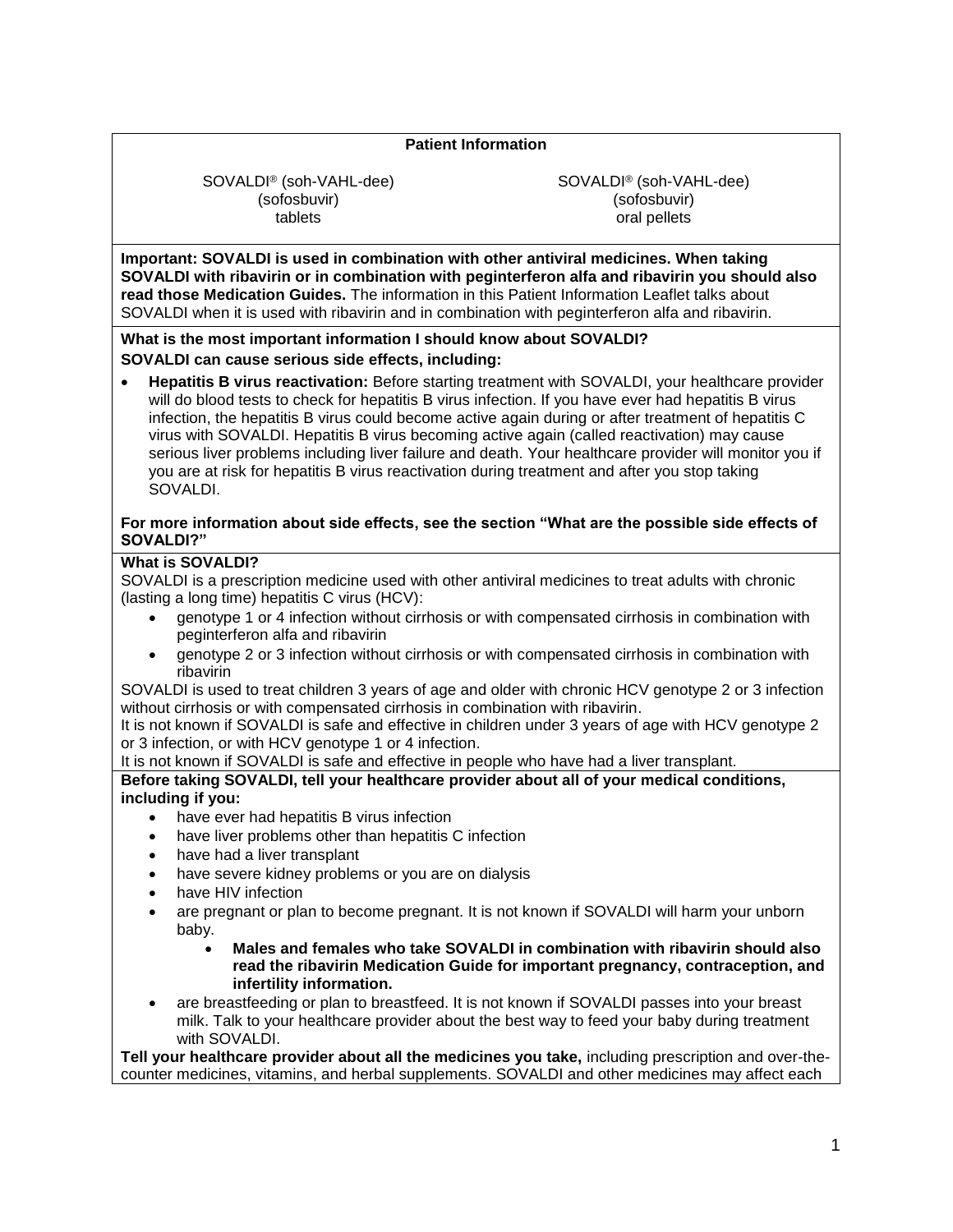| other. This can cause you to have too much or not enough SOVALDI or other medicines in your body.                      |  |
|------------------------------------------------------------------------------------------------------------------------|--|
| This may affect the way SOVALDI or your other medicines work, or may cause side effects.                               |  |
| Keep a list of your medicines to show your healthcare provider and pharmacist.                                         |  |
| You can ask your healthcare provider or pharmacist for a list of medicines that interact with<br>$\bullet$<br>SOVALDI. |  |
| Do not start taking a new medicine without telling your healthcare provider. Your<br>$\bullet$                         |  |
| healthcare provider can tell you if it is safe to take SOVALDI with other medicines.                                   |  |
| How should I take SOVALDI?                                                                                             |  |
| Take SOVALDI exactly as your healthcare provider tells you to take it. Do not change your<br>$\bullet$                 |  |
| dose unless your healthcare provider tells you to.                                                                     |  |
| Do not stop taking SOVALDI without first talking with your healthcare provider.<br>$\bullet$                           |  |
| Take SOVALDI tablets or oral pellets by mouth, with or without food.<br>$\bullet$                                      |  |
| For adults the usual dose of SOVALDI is one 400 mg tablet each day.<br>$\bullet$                                       |  |
| For children 3 years of age and older, your healthcare provider will prescribe the right dose of<br>$\bullet$          |  |
| SOVALDI tablets or oral pellets based on your child's body weight.                                                     |  |
| Tell your healthcare provider if your child has problems with swallowing tablets.<br>$\circ$                           |  |
| If your healthcare provider prescribes SOVALDI pellets for your child, see "How<br>$\circ$                             |  |
| should I give SOVALDI oral pellets to my child."                                                                       |  |
| Do not miss a dose of SOVALDI. Missing a dose lowers the amount of medicine in your blood.<br>$\bullet$                |  |
| Refill your SOVALDI prescription before you run out of medicine.                                                       |  |
| If you take too much SOVALDI, call your healthcare provider or go to the nearest hospital                              |  |
| emergency room right away.                                                                                             |  |
| How should I give SOVALDI oral pellets to my child?                                                                    |  |
| See the detailed Instructions for Use for information about how to give or take a dose of                              |  |
| <b>SOVALDI oral pellets.</b>                                                                                           |  |
| Administer SOVALDI oral pellets exactly as instructed by your healthcare provider.<br>$\bullet$                        |  |
| Do not open the packet until ready to use.<br>$\bullet$                                                                |  |
| Hold the SOVALDI pellets packet with the cut line on top.                                                              |  |
| Shake the SOVALDI pellets packet gently to settle the pellets.                                                         |  |
| Tear or cut the SOVALDI packet along the cut line.<br>$\bullet$                                                        |  |
| SOVALDI pellets can be taken right in the mouth without chewing, or with food.<br>$\bullet$                            |  |
| If SOVALDI pellets are taken with food, sprinkle the pellets on one or more spoonfuls of non-<br>$\bullet$             |  |
| acidic soft food at or below room temperature. Examples of non-acidic foods include pudding,                           |  |
| chocolate syrup, mashed potato, and ice cream. Take SOVALDI pellets within 30 minutes of                               |  |
| gently mixing with food and swallow the entire contents without chewing to avoid a bitter taste.                       |  |
| Do not store any leftover SOVALDI mixture (oral pellets mixed with food) for use at a later time.<br>$\bullet$         |  |
| Throw away any unused portion.                                                                                         |  |
| What are the possible side effects of SOVALDI?                                                                         |  |
| SOVALDI can cause serious side effects, including:                                                                     |  |
| Hepatitis B virus reactivation. See "What is the most important information I should know<br>about SOVALDI?"           |  |
| Slow heart rate (bradycardia). SOVALDI treatment may result in slowing of the heart rate<br>$\bullet$                  |  |
| along with other symptoms when taken with amiodarone (Cordarone®, Nexterone®,                                          |  |
| Pacerone®), a medicine used to treat certain heart problems. In some cases bradycardia has                             |  |
| led to death or the need for a heart pacemaker when amiodarone is taken with SOVALDI. Get                              |  |
| medical help right away if you take amiodarone with SOVALDI and get any of the following                               |  |
| symptoms:                                                                                                              |  |
| fainting or near-fainting<br>weakness<br>chest pain<br>$\bullet$                                                       |  |
| dizziness or<br>extreme tiredness<br>confusion<br>$\bullet$<br>$\bullet$                                               |  |
| lightheadedness<br>shortness of breath<br>memory problems<br>$\bullet$<br>$\bullet$                                    |  |
| not feeling well<br>٠                                                                                                  |  |
| The most common side effects of SOVALDI when used in combination with ribavirin include:                               |  |
| tiredness<br>• headache<br>$\bullet$                                                                                   |  |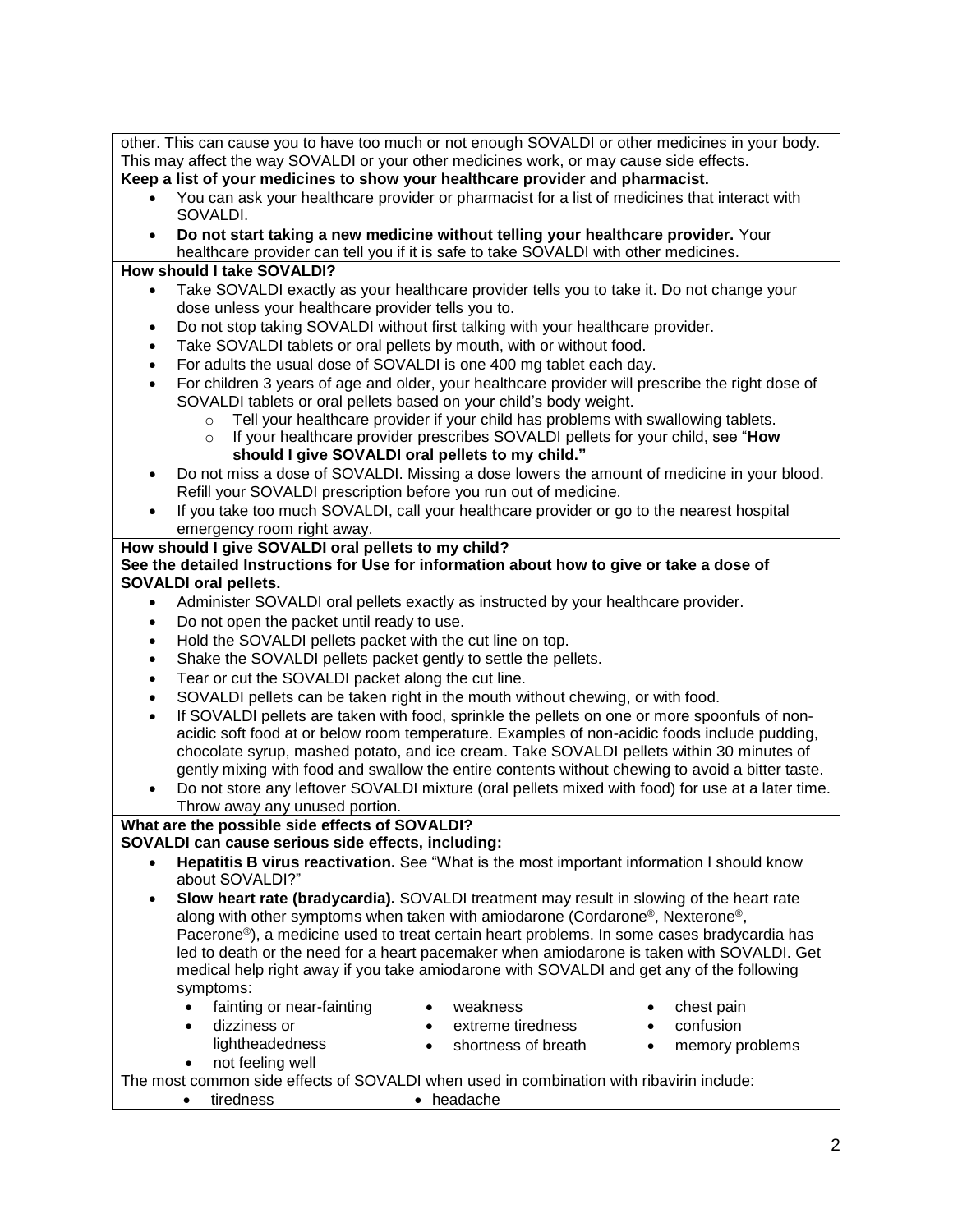The most common side effects of SOVALDI when used in combination with peginterferon alfa and ribavirin include: • tiredness • headache • nausea difficulty sleeping • low red blood cell count These are not all the possible side effects of SOVALDI. For more information, ask your healthcare provider or pharmacist. Call your doctor for medical advice about side effects. You may report side effects to FDA at 1-800-FDA-1088. **How should I store SOVALDI?** Store SOVALDI tablets or pellets below 86°F (30°C). Keep SOVALDI tablets in the original container. • Do not use SOVALDI tablets if the seal over the bottle opening is broken or missing. • Do not use SOVALDI pellets if the carton tamper-evident seal, or the pellets packet seal, is broken or damaged. **Keep SOVALDI and all medicines out of the reach of children. General information about the safe and effective use of SOVALDI.** Medicines are sometimes prescribed for purposes other than those listed in a Patient Information leaflet. Do not use SOVALDI for a condition for which it was not prescribed. Do not give SOVALDI to other people, even if they have the same symptoms you have. It may harm them. You can ask your healthcare provider or pharmacist for information about SOVALDI that is written for health professionals. For more information, call 1-800-445-3235 or go to www.SOVALDI.com. **What are the ingredients in SOVALDI? Active ingredient:** sofosbuvir **Inactive ingredients, Tablets:** colloidal silicon dioxide, croscarmellose sodium, magnesium stearate, mannitol, and microcrystalline cellulose. The tablet film-coat contains polyethylene glycol, polyvinyl alcohol, talc, titanium dioxide, and yellow iron oxide. **Inactive ingredients, Oral Pellets:** amino methacrylate copolymer, colloidal silicon dioxide, croscarmellose sodium, hydroxypropyl cellulose, hypromellose, lactose monohydrate, microcrystalline cellulose, polyethylene glycol, silicon dioxide, sodium lauryl sulfate, sodium stearyl fumarate, stearic acid, and talc. Gilead Sciences, Inc., Foster City, CA 94404 For more information, call 1-800-445-3235 or go to www.SOVALDI.com. SOVALDI is a trademark of Gilead Sciences, Inc., or its related companies. All other trademarks referenced herein are the property of their respective owners. ©2020 Gilead Sciences, Inc. All rights reserved. 204671-GS-010 This Patient Information has been approved by the U.S. Food and Drug Administration. Revised: 03/2020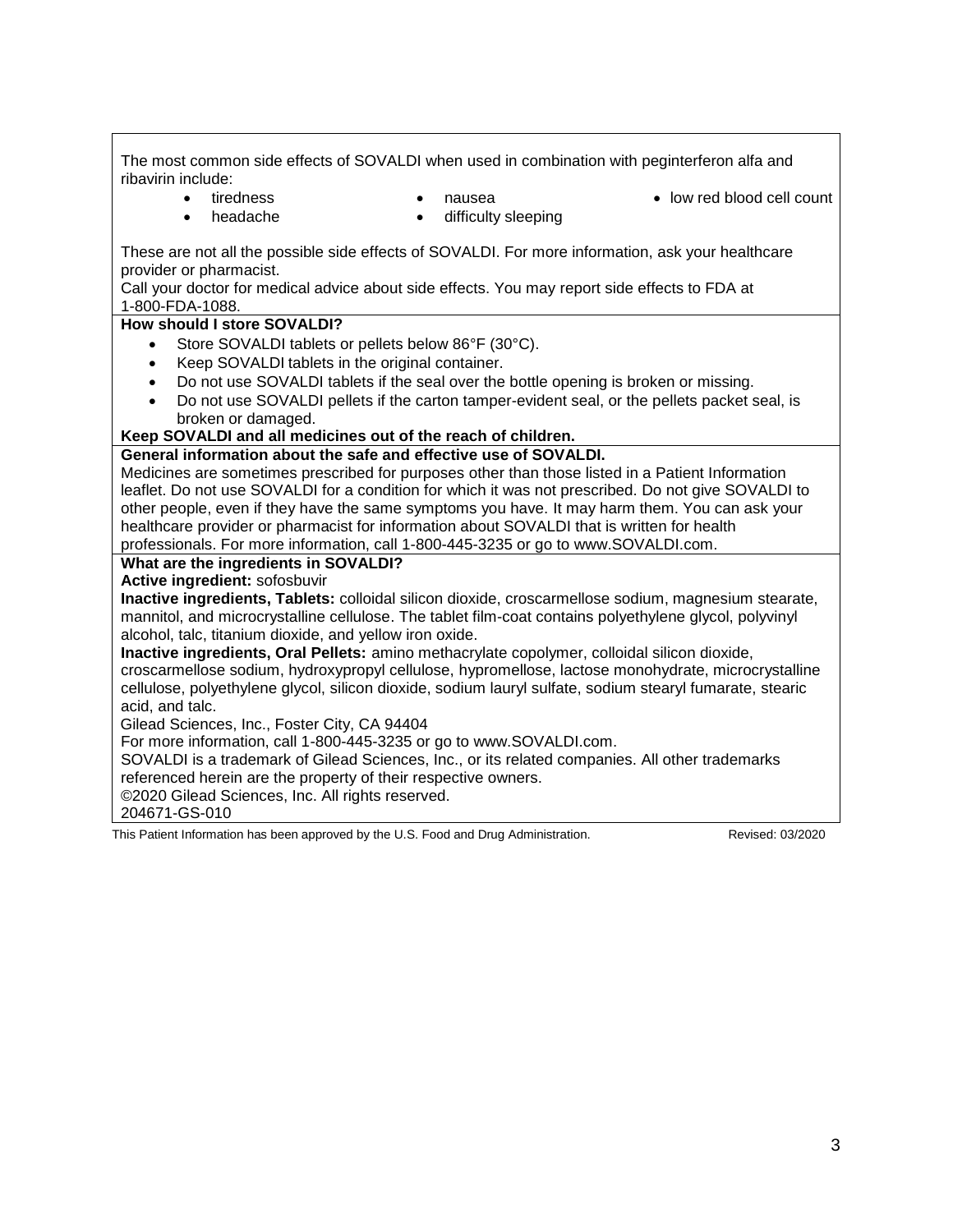# **INSTRUCTIONS FOR USE SOVALDI® (soh-VAHL-dee) (sofosbuvir) pellets, for oral use**

Read the Patient Information that comes with SOVALDI oral pellets for important information about SOVALDI.

This Instructions for Use contains information on how to take SOVALDI oral pellets. Be sure you understand and follow the instructions. If you have any questions, ask your healthcare provider or pharmacist.

### **Important Information You Need to Know Before Taking SOVALDI oral pellets**

- For oral use only (take by mouth with or without food).
- **Do not** open the SOVALDI oral pellet packet(s) until ready to use.
- SOVALDI oral pellets are white to off-white pellets supplied as single-use packets in cartons. Each carton contains 28 packets.
- **Do not** use SOVALDI oral pellets if the carton tamper-evident seal, or the pellets packet seal, is broken or damaged.

#### **Preparing a dose of SOVALDI oral pellets to be taken with food:**

Before you prepare a dose of SOVALDI oral pellets to be taken with food, gather the following supplies:

- Daily SOVALDI oral pellet packet(s), as prescribed by your healthcare provider
- One or more spoonfuls of non-acidic soft food such as pudding, chocolate syrup, mashed potato, or ice cream
- Bowl
- Spoon
- Scissors (optional)

**Step 1:** Add one or more spoonfuls of non-acidic soft food to the bowl first.

**Step 2:** Hold the SOVALDI oral pellets packet with the cut line on top (see **Figure A**).

**Step 3:** Shake the packet gently to settle the pellets to the bottom of the packet (see **Figure B**).





**Figure A** Figure B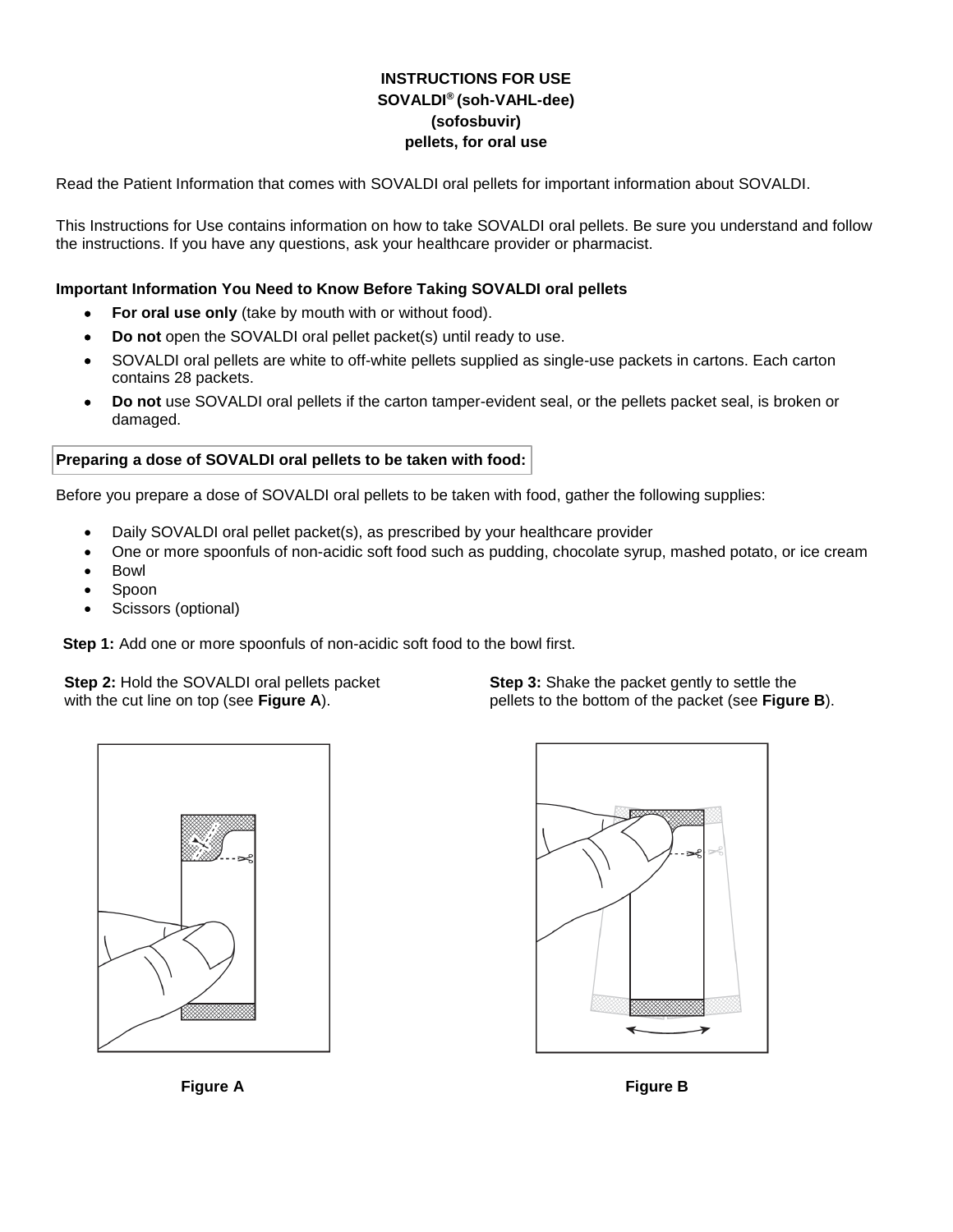**Step 4:** Cut the packet along the cut line with scissors (see **Figure C**), or fold the packet back at the tear line (see **Figure D**) and tear open (see **Figure E**).



**Step 5:** Carefully pour the **entire contents** of the prescribed number of SOVALDI oral pellet packet(s) onto the food in the bowl and gently mix with a spoon (see **Figure F**). Make sure that no SOVALDI oral pellets remain in the packet(s).





**Step 6:** Take the SOVALDI oral pellets and food mixture within 30 minutes without chewing to avoid a bitter taste. **Ensure all of the SOVALDI oral pellets are taken.**

### **Preparing a dose of SOVALDI oral pellets to be taken without food:**

Before you prepare a dose of SOVALDI oral pellets to be taken without food, gather the following supplies:

- Daily SOVALDI oral pellet packet(s), as prescribed by your healthcare provider
- Scissors (optional)
- Water (optional)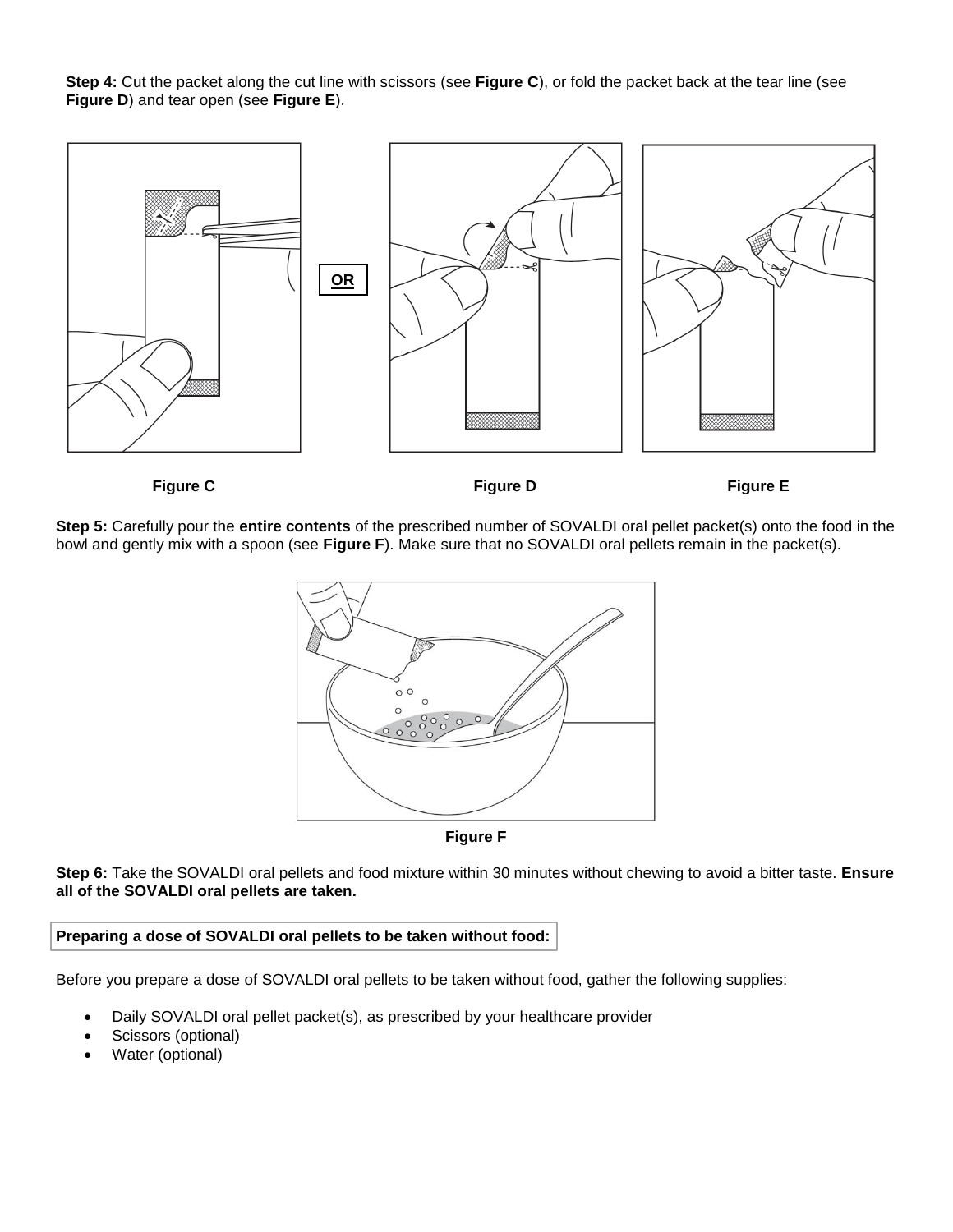**Step 1:** Hold the SOVALDI oral pellets packet with the cut line on top (see **Figure G**).

**Step 2:** Shake the packet gently to settle the pellets to the bottom of the packet (see **Figure H**).



**Figure G** Figure H

**Step 3:** Cut the packet along the cut line with scissors (see **Figure I**), or fold the packet back at the tear line (see **Figure J**) and tear open (see **Figure K**).